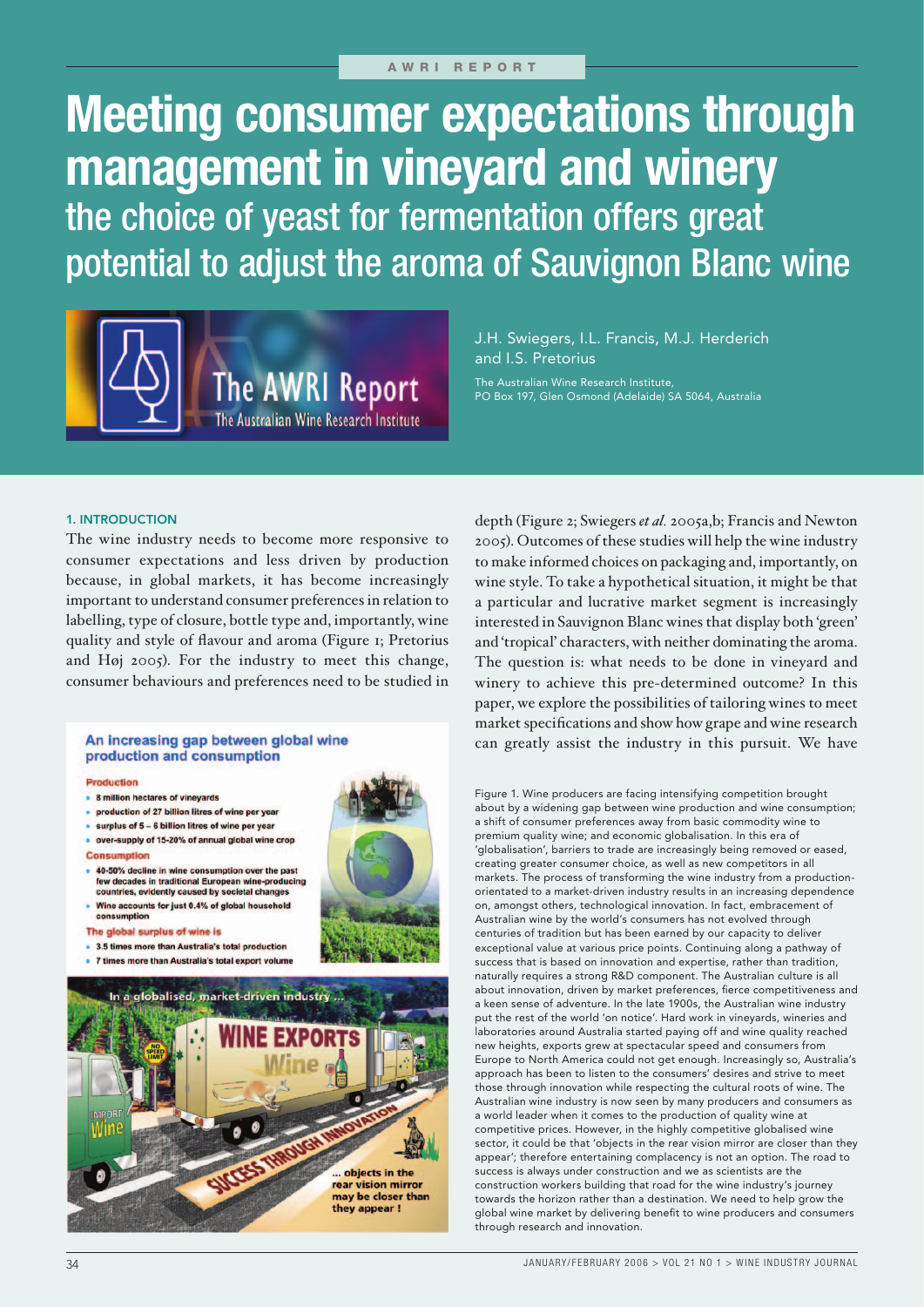#### Wine quality is sustainable customer and consumer satisfaction

- Wine flavour is one of the main characteristics that define the differ<br>the vast array of wines and wine styles produced throughout the w
- Wine is a highly complex mixure of grape-, microbial- and, in some cases, oak<br>derived compounds which largely define its appearance, aroma, flavour and outhfeel properties
- Grape-d rived compounds provide varietal distinction to giving wine its basic structure
- Yeast ferme ntation gives wine its vinous characte
- Wine attributes are the result of an almost infinite number of variations in production, whether in the vineyard or the winery
- Winemakers employ a variety of techniques and tools to produce wines<br>specific flavour profiles. One of these tools is the choice of yeast to cor
- yeast *Saccharomyces cerevisiae* brings forth the major changes **b**<br>st and wine: modifying aroma, flavour, mouth-feel, colour and che The wine yeast Sacch
- grape m complexity
- Flavour-active yeasts strains can produce desirable sensory results<br>extract compounds from the solids in grape must, by modifying grap<br>molecules and by producing flavour-active metabolites ory results by help

#### **Understanding consumer preferences**



Figure 2. Rather than the 'commodity' wine buyer of yesteryear, the consumer today is quality-focussed, image-conscious and price-sensitive and this has led to a change in the rules of the marketplace to a degree where quality is defined as 'sustainable customer and consumer satisfaction'. For example, there is a diversity of consumer perceptions and preferences regarding tropical flavours versus herbaceous characters in Sauvignon Blanc wines in different markets in the world. The diversity in perceptions and preferences for certain flavours and wine styles between individuals and populations might be due to age, gender, cultural, ethnic and geographic factors. Discovering these preferences and why individuals are more receptive to different tastes and smells is an area that will enable winemakers to capture opportunities in a changing global marketplace.

focused our attention on Sauvignon Blanc as a model because this variety has been extensively studied both in the vineyard and in the winery. Models based on this variety can be applied to other grape varieties later if enough information and research outcomes are available to direct vineyard and winemaking practice.

*Vitis vinifera* L. cv. Sauvignon Blanc is a wine grape variety responsible for some of the world's most popular and aromatic dry white wines. Originally made famous by the wines of Sancerre and Pouilly in France, good Sauvignon Blanc wines today are made throughout the world, especially in New World regions such as Marlborough (New Zealand), which has gained a reputation as a producer of exceptionally good quality Sauvignon Blanc wines. In Australia, fine Sauvignon Blanc wines are produced particularly from cooler regions such as the Adelaide Hills (South Australia), Margaret River (Western Australia), Yarra Valley (Victoria) and Tasmania. Cooler climates appear to help preserve in some grape varieties some of the flavour compounds that impart varietal character.

On the palate, Sauvignon Blanc wines tend to be crisp and acidic and in most cases they are not exposed to oak. The common aroma descriptors of Sauvignon Blanc wines are capsicum, tomato leaf, asparagus, grapefruit, gooseberry and passionfruit. In general, these aroma characters can be classed as 'green' i.e. capsicum, tomato leaf and asparagus, and 'tropical' i.e. grapefruit, gooseberry and passionfruit.

## 2. THE 'GREEN' AROMA CHARACTERS: MODULATION IN THE VINEYARD

The 'green' characters are mostly the result of compounds called methoxypyrazines (Figure 3). These nitrogencontaining compounds are biosynthesised by plants as secondary products of amino acid metabolism and are, therefore, wine flavour compounds directly derived from the grape. The most common and important methoxypyrazines in Sauvignon Blanc wines are 3-isobutyl-2-methoxypyrazine (IBMP), imparting capsicum or asparagus-like aromas, and 3-isopropyl-2-methoxypyrazine (IPMP), imparting somewhat earthier aromas (Augustyn *et al.* 1982; Allen *et al.* 1991; Lacey *et al.* 1991). Taking into account the low detection threshold of methoxypyrazines (2 ng/L), it is clear why these compounds can have such pronounced effects on aroma. The IBMP concentrations analysed in a small survey of Sauvignon Blanc wines ranged from 5 to 40 ng/L from France, from 10 to 35 ng/L from New Zealand, and from approximately 2 to 15 ng/L from Australia (Lacey *et al.* 1991).

Methoxypyrazines in grapes are considered to be very sensitive to climatic conditions and sunlight. These conditions affect the methoxypyrazine levels to the extent that grapes grown in cooler climates commonly contain more methoxypyrazines than those grown in warmer climates. Therefore, Sauvignon Blanc wines from New Zealand will typically have a higher concentration of methoxypyrazines than wines from Australia (Lacey *et al.* 1991). However, in warmer climates, canopy management can prevent the loss of methoxypyrazines to some extent. Because methoxypyrazines are light sensitive, shaded bunches can contain more of these compounds than sun-exposed bunches. Canopy management is, therefore, a powerful tool viticulturists can use to manipulate the final concentration of methoxypyrazines in the wine (Marais *et al.* 1999).

## 3. THE 'TROPICAL' CHARACTERS: MODULATION IN THE VINEYARD AND WINERY

The 'tropical' characters in Sauvignon Blanc wines come primarily from volatile thiols in the wine, with contributions from fermentation-derived esters. The most important volatile thiols are 4-mercapto-4-methylpentan-2-one (4MMP), 3-mercaptohexan-1-ol (3MH) and 3-mercaptohexyl acetate (3MHA). 4MMP imparts box tree and passionfruitlike aromas, and 3MHA and 3MH impart passionfruit, grapefruit, gooseberry and guava type aromas to wine (Figure 3). These volatile thiols are extremely potent, having perception thresholds of 0.8 ng/L  $(4MMP)$ , 60 ng/L  $(3MH)$ and 4 ng/L (3MHA) (Dubourdieu *et al.* 2000). In Sauvignon Blanc wines analysed from Bordeaux and Sancerre, the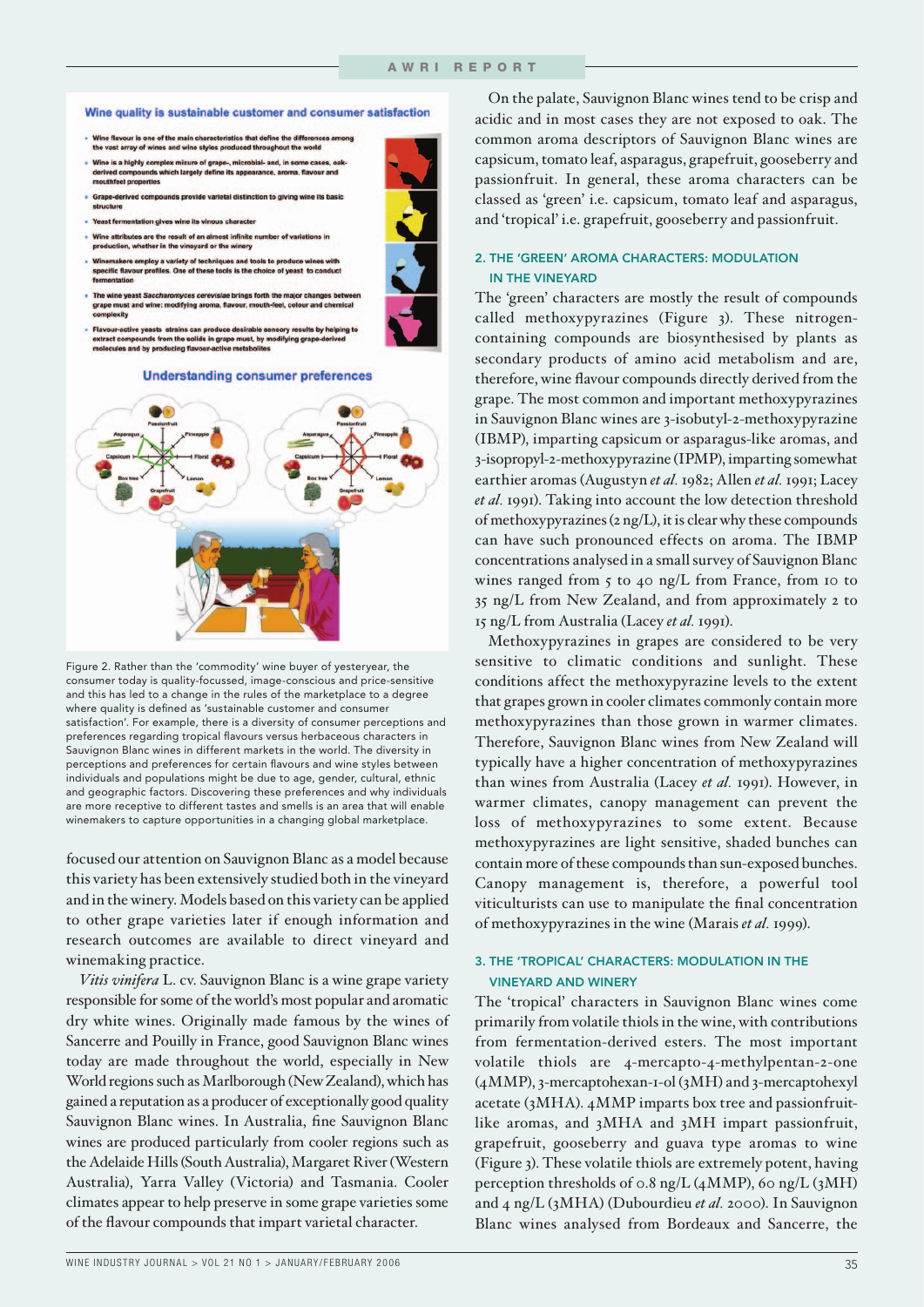4MMP concentration ranged from 4 to 24 ng/L, the 3MH concentration from 733 to 12,822 ng/L and the 3MHA concentration from 212 to 724 ng/L, indicating their important contribution to wine aroma (Dubourdieu *et al.* 2000). At excessive concentrations, these volatile thiols can impart strong, sweaty aromas reminiscent of cat's urine.

Volatile thiols in wine were originally identified after it had been observed that copper additions removed the characteristic 'tropical' aromas associated with Sauvignon Blanc. Therefore, because copper reacts with sulfur compounds to form insoluble odourless sulfides, it was concluded that the aroma compounds in Sauvignon Blanc were probably volatile thiols (SH functional group) (Darriet *et al.* 1995; Tominaga *et al.* 1995, 1998). This hypothesis was strengthened by adding a thiol-specific binding reagent called *p*-hydroxymercuribenzoate to Sauvignon Blanc wine, and finding that it removed the characteristic 'tropical' aromas. Furthermore, this effect (or reaction) could be reversed by adding another thiol, such as cysteine, in excess, thereby re-releasing the aroma-active thiols and restoring the original aromas (Dubourdieu *et al.* 2000).

Unlike methoxypyrazines, volatile thiols are almost nonexistent in grape juice and develop only during fermentation. Therefore, it has been proposed that the wine yeast, *Saccharomyces cerevisiae*, is responsible for the formation of volatile thiols during wine fermentation. However, yeast does not biosynthesise 4MMP or 3MH *de novo*. Research has shown that 4MMP and 3MH exist in the grapes in the form of aroma-inactive, non-volatile, cysteine-bound conjugates, i.e. S-4-(4-methylpentan-2-one)-L-cysteine (Cys-4MMP) and S-3-(hexan-1-ol)-L-cysteine (Cys-3MH) (Darriet *et al.* 1995).



Figure 3. Important aroma compounds in Sauvignon Blanc wines. The common aroma descriptors of Sauvignon Blanc wines are capsicum, tomato leaf, asparagus, grapefruit, gooseberry and passionfruit. In general, these aroma characters can be classed as 'green' i.e. capsicum, tomato leaf and asparagus, and 'tropical' i.e. grapefruit, gooseberry and passionfruit. The 'green' characters are mostly the result of grape-derived methoxypyrazines, 3-isobutyl-2-methoxypyrazine (IBMP), and 3-isopropyl-2-methoxypyrazine (IPMP). The 'tropical' characters come primarily from volatile thiols in the wine, with contributions from fermentation-derived esters. The most important volatile thiols are 4-mercapto-4-methylpentan-2-one (4MMP), 3-mercaptohexan-1-ol (3MH) and 3-mercaptohexyl acetate (3MHA).

#### *3.1 Volatile thiol modulation in the vineyard*

Research on the effects of viticultural practice, soil quality and environment on the levels of volatile thiol precursors produced by the vine is very limited. Only recently have the effects of water and nitrogen deficits on the levels of volatile thiol precursors produced by Sauvignon Blanc been investigated (Peyrot des Gachons *et al.* 2005). The concentrations of Cys-4MMP and Cys-3MH were monitored during fruit ripening under various water and nitrogen conditions imposed on the vine. The concentration of volatile thiols had earlier been found to be directly related to the concentration of the S-cysteine conjugate precursors in the grapes (Tominaga *et al.* 1998; Peyrot des Gachons *et al.* 2000). However, it was found that only a small portion of the volatile thiol precursors were released during fermentation, with a maximum of 4.2% of 3MH released from Cys-3MH (Peyrot des Gachons *et al.* 2000). The latter results indicated that stress caused by severe water deficit limited the amount of Cys-4MMP and Cys-3MH formed. However, moderate water deficit stress enhanced the amounts of Cys-4MMP and Cys-3MH that were synthesised (Peyrot des Gachons *et al.* 2005). Reduced levels of Cys-4MMP and Cys-3MH were also observed when the vine was low in nitrogen, but the role of nitrogen status could not be verified because of the potential impact of the varying amount of water available to the vine. However, it appeared that the concentration of the Cys-4MMP and Cys-3MH was optimal when the vine's nitrogen status was non-limiting but not in excess (Peyrot des Gachons *et al.* 2005).

It is clear from the work above that more needs to be done to understand what factors impact on the concentration of volatile thiol precursors formed in grapes in the vineyard. Factors such as shading, canopy density, sunlight exposure and time of harvest should also be investigated. Using information generated from this research, the viticulturist could potentially modulate the aroma potential of Sauvignon Blanc grapes to meet specifications required by the winery and ultimately the market.

#### *3.2 Volatile thiol modulation in the winery*

After it had been shown that a carbon-sulfur lyase (C-S lyase) cell-free enzyme extract of the bacterium *Eubacterium limosum* could release 4MMP from its precursor, Cys-4MMP (Tominaga *et al.* 1995), an enzymatic mechanism for the release of thiols was suggested. This led to the hypothesis that the amplification of Sauvignon Blanc varietal aromas during fermentation occurs by the action of yeast carbonsulfur lyases (Tominaga *et al.* 1998).

Researchers at the AWRI investigated how wine yeast strains were affected in their ability to release 4MMP from the cysteine conjugate when genes encoding putative yeast carbon-sulfur lyases were deleted. Results showed that release of 4MMP during fermentation was reduced when any one of four genes that express C-S lyases (or putative C-S lyases) was deleted in a laboratory strain of *Saccharomyces cerevisiae*. This indicated that release of 4MMP probably involves multiple enzymes. These findings were confirmed in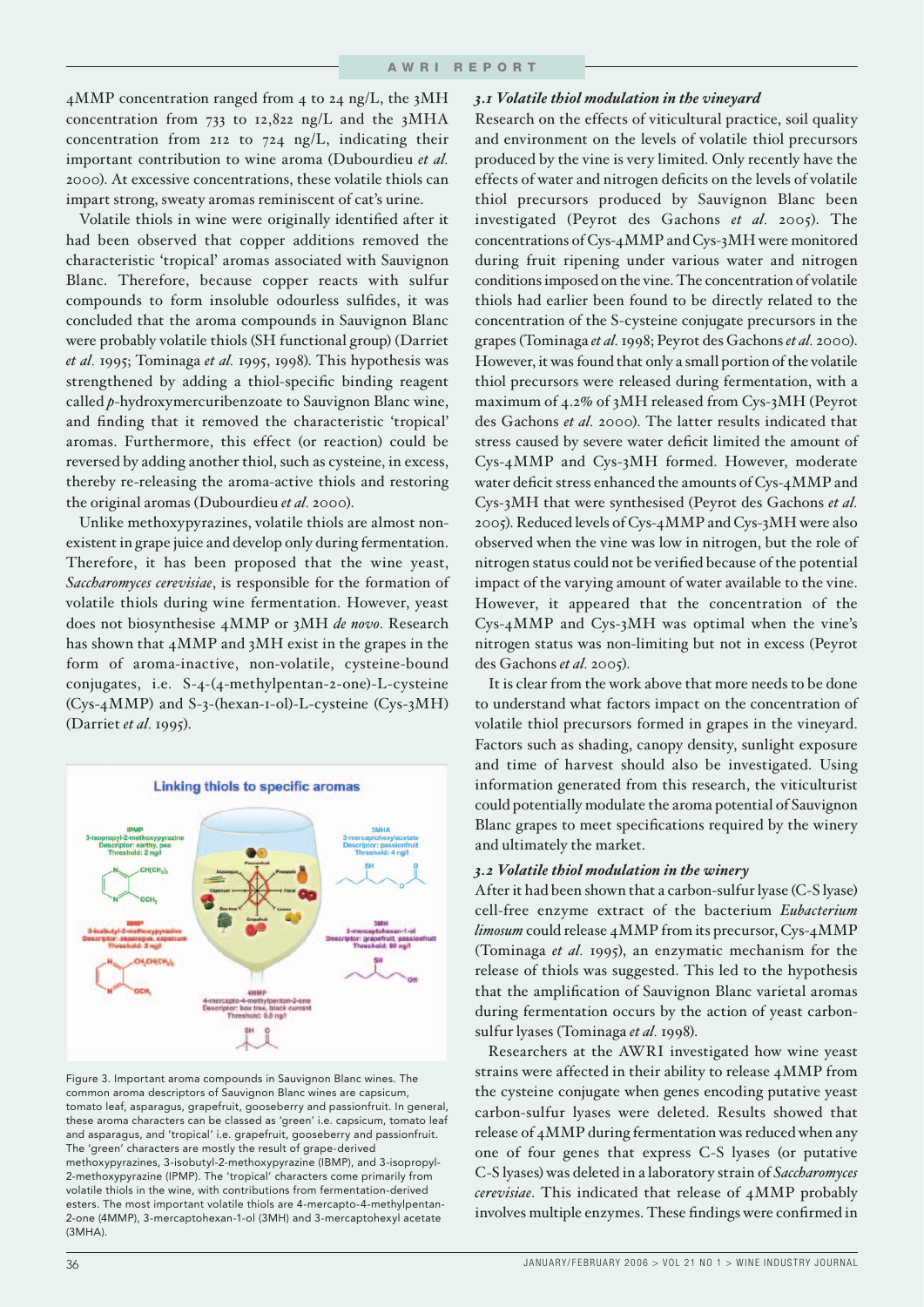a homozygous derivative of the commercial wine yeast, VL3 (Laffort Oenologie), showing that deletion of the identified carbon-sulfur lyase genes led to a decrease in the amount of 4MMP released during fermentation (Howell *et al.* 2005). Furthermore, researchers at the AWRI showed that 3MHA is produced from 3MH by the action of a yeast ester-forming alcohol acetyltransferase, encoded by the *ATFI* gene. This established the link between ester production and volatile thiol metabolism in yeast for the first time (Swiegers *et al.* 2005c).

It has been shown that as the concentration of chemicallysynthesised Cys-3MH (added as a precursor to model ferments) decreased during fermentation, the concentration of 3MH increased. However, only a small fraction of added Cys-3MH was converted to 3MH during fermentation (1.6% at day six of fermentation). This indicated a limited ability of wine yeast to release thiols (Dubourdieu *et al.* 2000). In support of these data, it was shown in Cabernet Sauvignon and Merlot wines that only about 3.2% of 3MH was released from the total amount of Cys-3MH originally present in the must. Furthermore, the total amount of 3MH released depended on the amount of cysteine conjugate precursors present, with higher precursor concentrations in the grapes resulting in higher thiol concentration in the wine (Murat *et al.* 2001b). These results confirmed the limitations of wine yeast in releasing volatile thiols during wine fermentation. Therefore, there is a large, untapped source of aroma remaining in the wine after fermentation. In order to unlock some of this aroma concealed in the grape must, it will be necessary to develop flavour-active yeasts by targeting and modulating key aroma genes (Figure 4).

Research has shown that the amount of 4MMP released in wine ferments depends on the type of wine yeast strain used to conduct the fermentation (Dubourdieu *et al.* 2000; Howell *et al.* 2004, 2005). Therefore, the genetic and physiological characteristics of the wine yeast strain have a significant effect on the amount of volatile thiols released. It was shown that the VL3 yeast strain released more volatile thiols than strains VL1 (isolated from vineyards in France) and 522d (University of California Davis). Furthermore, *Saccharomyces bayanus* strains appeared to release more 4MMP than the VL3 strain (Murat *et al.* 2001a). Research at the AWRI has confirmed these findings by showing that different commercial wine strains have varying abilities to release 4MMP from the Cys-4MMP precursor in model ferments (Howell *et al.* 2004, unpublished work).

Based on the variation in the ability of yeast to release thiols, seven commercial wine yeast strains were selected for small-scale and large-scale production of Sauvignon Blanc wine in order to compare their ability to modulate thiol concentrations in wine conditions and assess the effect on wine aroma. Those selected were (in no particular order) VIN7 (Anchor Yeast), VIN13 (Anchor Yeast), NT116 (Anchor Yeast), VL3 (Laffort Oenologie), X5 (Laffort Oenologie), QA23 (Lallemand) and L2056 (Lallemand). The small-scale wines were made from homogenised Sauvignon Blanc juice sourced from the Adelaide Hills. The small-scale wines were made in triplicate in 20-litre volumes and no copper fining



Figure 4. It is the defining characteristic of *flavour* that distinguishes the differences among the thousands of wines produced throughout the world. The flavour of wine varies according to the innumerable possible variations in its production, both in the realm of winemaking and in viticulture. One of the numerous tools that can assist winemakers in their endeavour to produce wines with specific flavour profiles, and to market specifications, is the choice of yeast for fermentation. *Saccharomyces cerevisiae*, universally known as the *wine yeast*, accounts for the major changes between grape must and wine, modifying the chemical, colour, mouth-feel and flavour complexity. Selected strains can produce desirable sensory properties by helping to extract compounds from solids present in grape must, by modifying grape-derived molecules and by producing flavour-active metabolites. For example, the characteristic fruity aromas of wine are caused mainly by yeast-derived acetate esters of higher alcohols and the C4-C10 ethyl esters, and in some cases, also by the release and conversion of grape-derived thiols.

was applied because this had the potential to affect the concentrations of the volatile thiols.

The concentration of the important volatile thiols was measured (by Laffort Oenologie) in the small-scale wines (Figure 5). In these wines, VIN7 was by far the highest releaser of 4MMP followed by VIN13 and VL3 (Figure 5a). In the case of 3MH, VIN13 released the most followed by  $VIN<sub>7</sub>$  and  $X<sub>5</sub>$  (Figure 5b). However, it is important to take into account that the wines were made in small-scale (20-litre ferments) and that production on a commercial scale could have different results. Indeed, wines made with the same Adelaide Hills Sauvignon Blanc juice by a commercial winery in larger scale (5000-litre ferments) showed a slightly different pattern in some cases. In the case of 4MMP, VIN7 was again far above the rest but was followed by X5 and then VIN13, different to the small-scale ferments (data not shown). In the case of 3MH, VIN7 was the highest releaser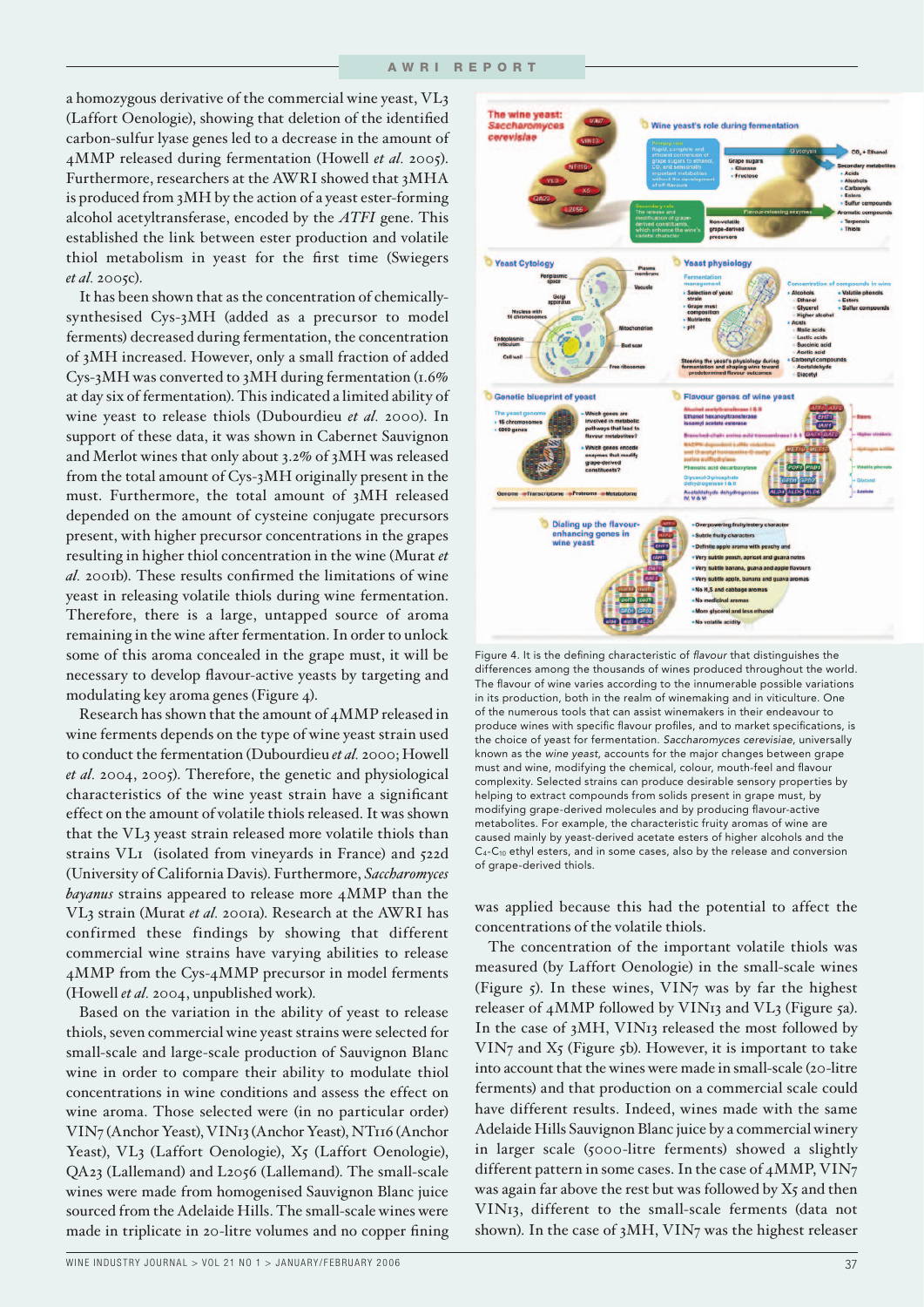followed by X5, VL3 and then VIN13 (data not shown). Due to the capacity constraints of the commercial winery, the large-scale ferments were not replicated and these data can, therefore, only be viewed as preliminary evidence for variation between small- and large-scale fermentations. However, a clear trend appears to exist for strains grouped as 'high thiol releasers' and 'low thiol releasers' regardless of the scale of ferment. This trend correlates with the results from model ferments in the laboratory. The AWRI will continue to perform winery trials with selected wine yeast in the coming vintages in order to confirm these trends.

Researchers at the AWRI investigated in the laboratory the ability of different commercial wine yeasts to convert 3MH to 3MHA in model ferments. Large variations in the ability of commercial wine yeasts to convert 3MH to 3MHA were observed (data not shown). In some cases, this did not correspond to the ability to release thiols (Swiegers *et al.* 2005c; unpublished work). In one example, a commercial yeast strain showed a high capacity to convert 3MH to 3MHA in model ferments spiked with 3MH. However, in the same model ferments this yeast did not appear to have the ability to release significant quantities of thiols.

The 3MHA concentration measured in the small-scale Sauvignon Blanc wines showed large variations (Figure 5c). On average, VIN7 produced the highest 3MHA concentration followed by QA23 and NT116. In order to establish the



Figure 5. The ability of commercial wine yeast to (A) release 4MMP from the cysteine conjugate precursor, (B) release 3MH from the cysteine conjugate precursor and (C) convert 3MH to 3MHA in small-scale wine ferments. Small-scale (20L) wines were made in triplicate by Provisor using Sauvignon Blanc juice crushed from grapes sourced in the Adelaide Hills. Active dried commercial wine yeast were supplied by Anchor Yeast, Lallemand and Laffort Oenologie. Wines were fermented to dryness and alcohol concentration varied between 13.9% and 14.1%. Volatile thiol analyses were performed by SARCO Laboratories (Laffort Oenologie), France. The yeast population was not fingerprinted after fermentation.

conversion capacities of the yeast involved in this trial, the ratio between 3MH released and 3MHA formed were determined. According to the 3MHA:3MH ratio determined for the small-scale wines, QA23 had the highest conversion capacity followed by NT116 and VL3 (Figure 6). The conversion capacities of the yeast strains used in commercialscale fermentations showed the same pattern, i.e. QA23 and NT116 had much higher 3MHA:3MH ratios. However, VL3 did not have the third highest ratio and was on the same level as VIN7 and VIN13 (data not shown). The findings based on the commercial-scale fermentations cannot be considered as scientifically validated data because we were unable to conduct these large-scale fermentations in triplicate.

It has to be kept in mind that a high level of 3MHA in wine does not necessarily mean that the yeast has a high  $3MH \rightarrow 3MH$  conversion capacity as it appears that  $3MH$ must first be *released* before it can be *converted* to 3MHA. For example, because VIN7 is such a potent releaser of 3MH, this strain generates a large pool of this compound, which then becomes available for 3MHA production. Although VIN7 is not necessarily the most efficient  $3MH \rightarrow 3MH$ converter, the net result is that wines fermented with VIN7 tend to contain high levels of 3MHA, simply because this yeast releases very high levels of 3MH from which 3MHA can be generated (Figure 5c, Figure 6). Based on our results, the two yeast strains with the lowest thiol-*release* capacity (Figure 5 a and b), had the highest 3MH➛3MHA *conversion* capacity (Figure 6). Therefore, the question arises whether we can push up the concentration of 3MHA even higher using a combination of high thiol-releasing and thiolconverting yeast strains. Given that 3MHA has a lower perception threshold than 3MH (therefore being more potent), this strategy might be desirable in order to increase the aroma impact of a wine. One possible solution would be to co-inoculate high 3MH to 3MHA converting yeast strains e.g. QA23 or NT116 with a yeast strain that has a high capacity to release 3MH e.g. VIN7, VIN13, VL3 or X5. Therefore, in theory and, given the compatibility of the yeast strains, the 'thiol-releasing' strain will release most of the 3MH whereas the 'thiol converting' strain will convert the available 3MH-3MHA. Recently, research at the AWRI has shown that the profile of flavour compounds present in wines made by mixed



Figure 6. The ability of commercial wine yeast to convert 3MH to 3MHA in Adelaide Hills Sauvignon Blanc small-scale ferments. The 3MH and 3MHA concentrations were measured by SARCO Laboratories (Laffort Oenologie), France. The ratio between 3MHA concentration and 3MH concentration is an indication of the yeast's 'thiol-converting' capacity.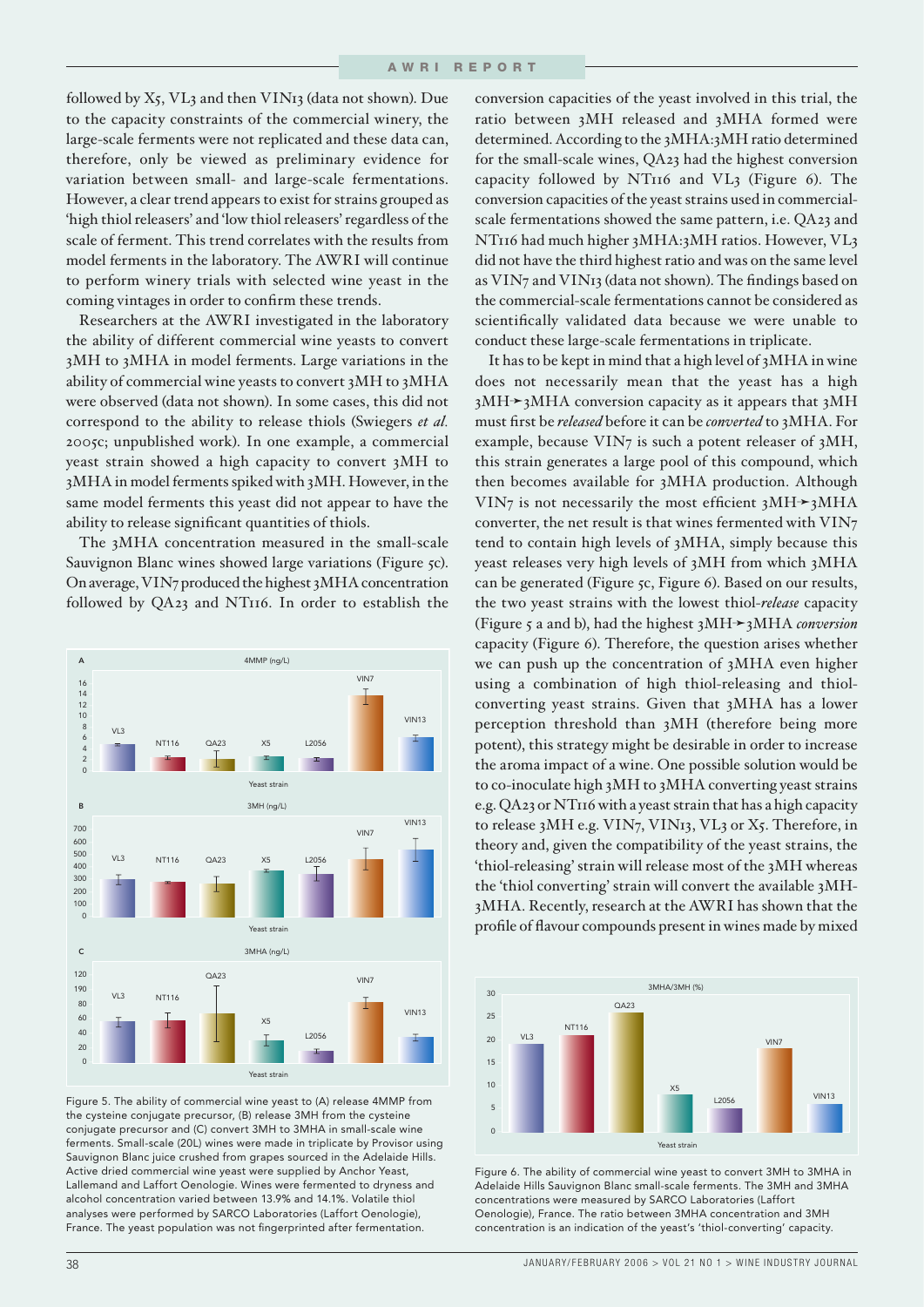culture fermentation were different from those made with monoculture fermentations. Also, the same aroma profile of the mixed-culture fermented wine could not be achieved by the blending of two monoculture fermented wines (Howell *et al.* 2006). The metabolic interaction of the two yeast strains within the ferment can, therefore, explain the difference in the volatile chemical profile. In 2006, the AWRI intends to conduct small-scale and industry trials to test this hypothesis in Sauvignon Blanc wines, i.e. wines made with a mixed-culture consisting of a potent 'thiolreleasing' yeast strain and a 'thiol-converting' yeast strain would theoretically contain higher concentrations of the potent 3MHA than a blend of two wines; one made with a good 'thiol-releasing' yeast strain and the other with a good 'thiol-converting' yeast strain.

## *3.2.1 Effect of fermentation temperature on volatile thiol modulation*

There have been few publications on the effect of fermentation temperature on volatile thiol release by yeast. Work by Howell *et al.* (2004) suggested higher temperatures might increase 4MMP release from the precursor Cys-4MMP by commercial wine yeasts during model ferments at 18°C or 28°C. However, in this study, one commercial wine yeast showed no difference in volatile thiol release when fermented at 18°C or 28°C. Thus, it is unclear whether the temperature effect is related to yeast strain (Howell *et al.* 2004). In another study, Murat and Dumeau (2005) indicated that in Rosé wines, more 3MH is released at 20°C than at 13°C, as tested in four yeast strains. However, in both studies, the exact point (beginning, middle, end) of fermentation where the samples were taken was not specified.

In a recent study conducted at the AWRI, it was shown that higher fermentation temperatures can result in increased 4MMP release from Cys-4MMP by a commercial wine yeast in model ferments spiked with Cys-4MMP. However, in this experiment, the increased release was only observed at the beginning of fermentation. As the fermentation progressed, the cooler fermentation contained more 4MMP than the warmer ferments (Figure 7a). This phenomenon also appeared to be true for the conversion of 3MH to 3MHA. In the warmer ferments, more 3MHA was formed at the beginning of fermentation, but as the ferment progressed, the cooler ferment contained more 3MHA (Figure 7b). Interestingly, the 23°C ferment had the highest 4MMP concentration on the first day, with the  $18^{\circ}$ C ferment lowest and the 28°C ferment second lowest at this time point. This might reflect the optimal temperatures for volatile thiol release for the yeast strain used. Studying both 4MMP release and the conversion of 3MH to 3MHA in model systems, the results suggest that thiol release and thiol conversion are metabolic processes that probably occur during the early stage of wine fermentations. Therefore, it seems that most of the volatile thiols are produced by the yeast at the start of fermentation. Another possible reason for the bigger drop in 3MHA and 4MMP concentration in





Figure 7. The effect of temperature on the ability of a commercial wine yeast to release 4MMP and convert 3MH to 3MHA. A commercial wine yeast was grown in Yeast-Peptone-Dextrose (YPD) medium overnight at 30°C. A Yeast Nitrogen Base (Difco) synthetic medium containing 80 g/L sugar was inoculated with 2mL of yeast preculture and fermented in 200mL volumes in fermentation flasks with airlocks for eight days. Fermentations conducted at 28°C and 23°C were completed between day four and day five. Fermentations conducted at 18°C were finished at day eight. The fermentation medium was spiked with 3.35 mg/L cys-4MMP and 0.72 mg/L of 3MH before inoculation.

the warmer ferments is that the volatiles are 'boiled off' due to the excessive vigour of the ferments. Therefore, it could be that, metabolically, the yeast is able to release and convert more thiols at warmer temperatures but that the excess thiols are then lost together with the fermentation gases. This is probably a reason why a temperature regime of starting fermentations warm and then cooling them down is employed by many wineries. It is not clear whether volatile thiols are still metabolically released or converted during the middle and later stages of fermentation and, if so, in what quantities. The results to date would suggest that this is not the case, but further experimental proof is needed.

Temperature can also play an important role in thiol modulation during skin contact. It has been shown that more Cys-3MH, which is mostly located in the skins of grapes, is extracted at 18°C compared to 10°C (Peyrot des Gachons *et al.* 2002). However, this did not have a big effect on the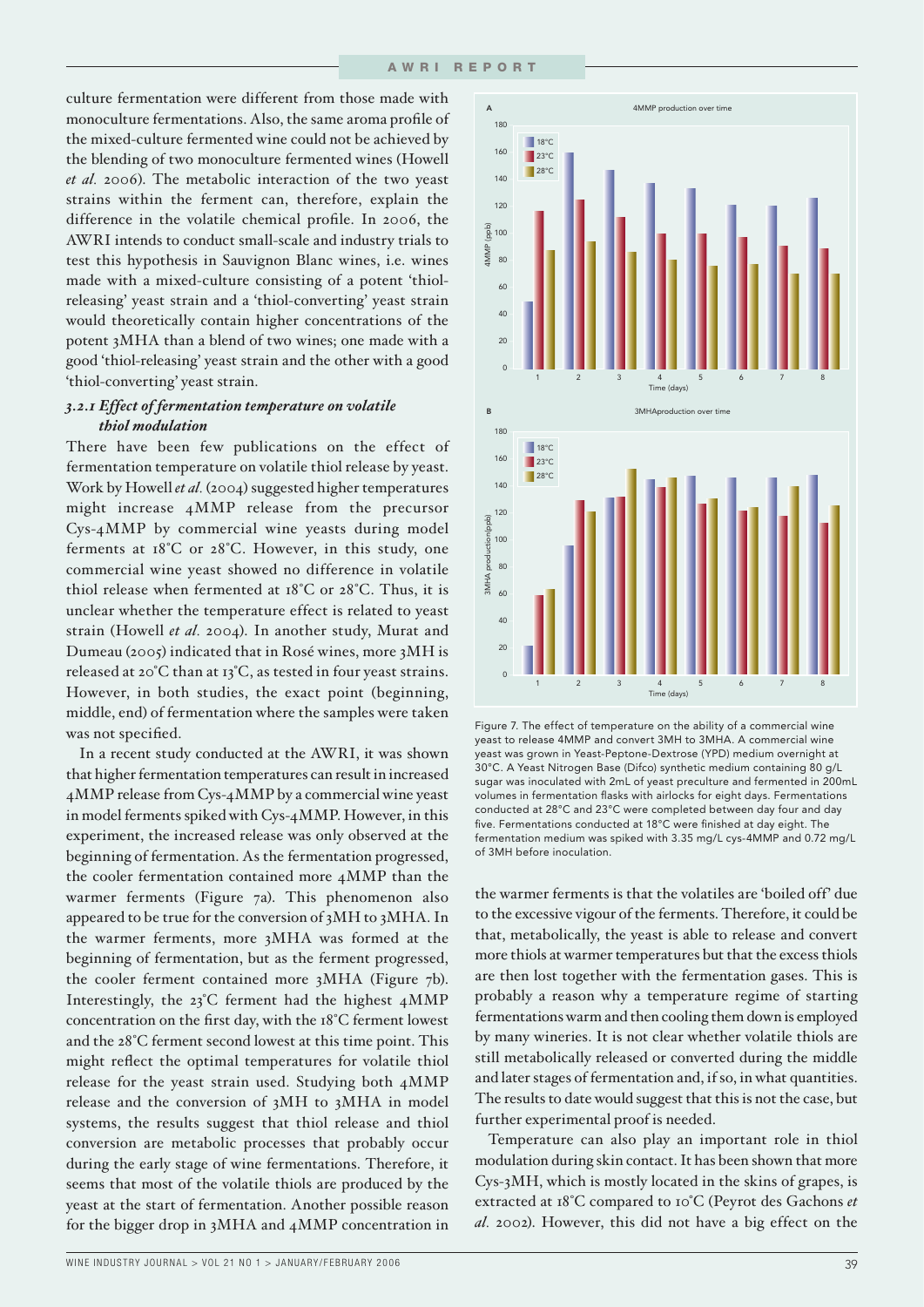4MMP concentration presumably because the precursor for this compound, Cys-4MMP, is present in the pulp. Therefore, it appears that the temperature during skin contact could have a profound effect on the amount of precursor released into the juice, and the temperature at which the grapes are pressed might similarly be important. Thus, a wine with a more complex volatile thiol repertoire could potentially be produced by applying the correct combination of fermentation temperature and thiol releasing/converting yeast strain. However, care should be taken not to allow too much skin contact time or too high temperatures because this could lead to excessive bitterness and astringency in Sauvignon Blanc wine. More research in this area will help to determine optimal skin contact times and temperatures and possibly also determine which yeast would best complement the enriched juice.

# *3.2.2 Effect of commercial wine yeast strains on the aroma profi le*

As indicated before, research at the AWRI showed that different strains of commercial wine yeast have significant variation in their ability to release and convert volatile thiols. But what effect will this have on the perceived aroma profile? To answer this question, commercial yeast strains were selected based on their different abilities in volatile thiol modulation, and small-scale (20-litre ferments) Adelaide Hills Sauvignon Blanc wines were prepared. The volatile thiol concentrations of these wines were measured and large variations were observed as discussed above (Figure 5). In addition, eight commercial wineries were involved in trialing the selected yeast to produce Sauvignon Blanc wine during the 2005 vintage. The wineries trialed between three and



Figure 8. Mean intensity scores for the important aroma attributes rated by the trained sensory panel for each of the small-scale Adelaide Hills Sauvignon Blanc wines produced using the seven different wine yeast strains.

seven of the different yeast strains in order to assess the impact of the yeast strain on the aroma and taste.

A formal sensory analysis was conducted on the small-scale wines. A trained AWRI sensory panel (12 assessors) assessed each wine in duplicate and rated the intensity of aroma and flavour attributes of the wines (made in triplicate for each yeast strain). Significant differences in the sensory profiles were observed. Figure 8 shows the results for some of the attributes that were most important in differentiating the strains. On average, VIN7 was found to produce wines with the highest intensity of passionfruit, sweaty and box hedge aromas. The aroma of the box hedge is reminiscent of cat's urine which is often associated with Sauvignon Blanc and high thiol concentrations. The high concentration of 4MMP in the wines made with VIN7 probably explains the box hedge aroma. It is not clear if the sweaty aroma produced by VIN7 is due to volatile thiols. The passionfruit aroma produced by VIN7 is probably due to the high amount of the three thiols produced. On average, VIN13 produced wines that were highest in both estery/confectionary and floral aroma attributes. The fact that VIN13 did not score as high as VIN7 in the passionfruit aroma, despite having the highest concentration of 3MH, could be due to the contribution to this aroma by 4MMP, or by masking by other fermentation volatiles such as esters, acids and alcohols. The concentration of these compounds is currently being determined. On average, the X5 strain produced wines which showed a relatively high intensity of passionfruit aroma and also appeared to expose the capsicum aroma of the wine to a slight degree. The QA23 strain also had a tendency to produce wines with an exposed capsicum aroma. From these data, it is clear that substantial differences in the aroma of the wines were detected. As the wines were made from the same juice and fermented under the same conditions (15°C), the impact of the yeast strains on the aroma of wine is clearly demonstrated. It is important to be aware when considering the results of this experiment that the performance of the yeast strains can vary from winery to winery and vintage to vintage.

To complement the formal sensory analysis of the smallscale wines, industry wine tastings were held where winemakers had the opportunity to taste all the wines (more than 40 small-scale and commercial-scale wines) produced during the yeast trials (Figure 9a). For the commercial wines prepared using the selected yeast strains, there was a range of preferences for yeast strains as noted by the winemakers participating in the tastings. For the small-scale wines, the winemakers, as a group, significantly preferred the wines made with the VIN7 strain (Figure 9b). The AWRI will continue to investigate the thiol-modulating ability of these and other yeast strains in the coming vintages as it is quite possible that different yeast strains might be better suited for certain regions, grapes and winery conditions.

As part of this study, the concentration of fermentation volatiles such as esters, acids and alcohols are currently being determined. The complete data set will be published as part of a more comprehensive research article in a peerreviewed journal.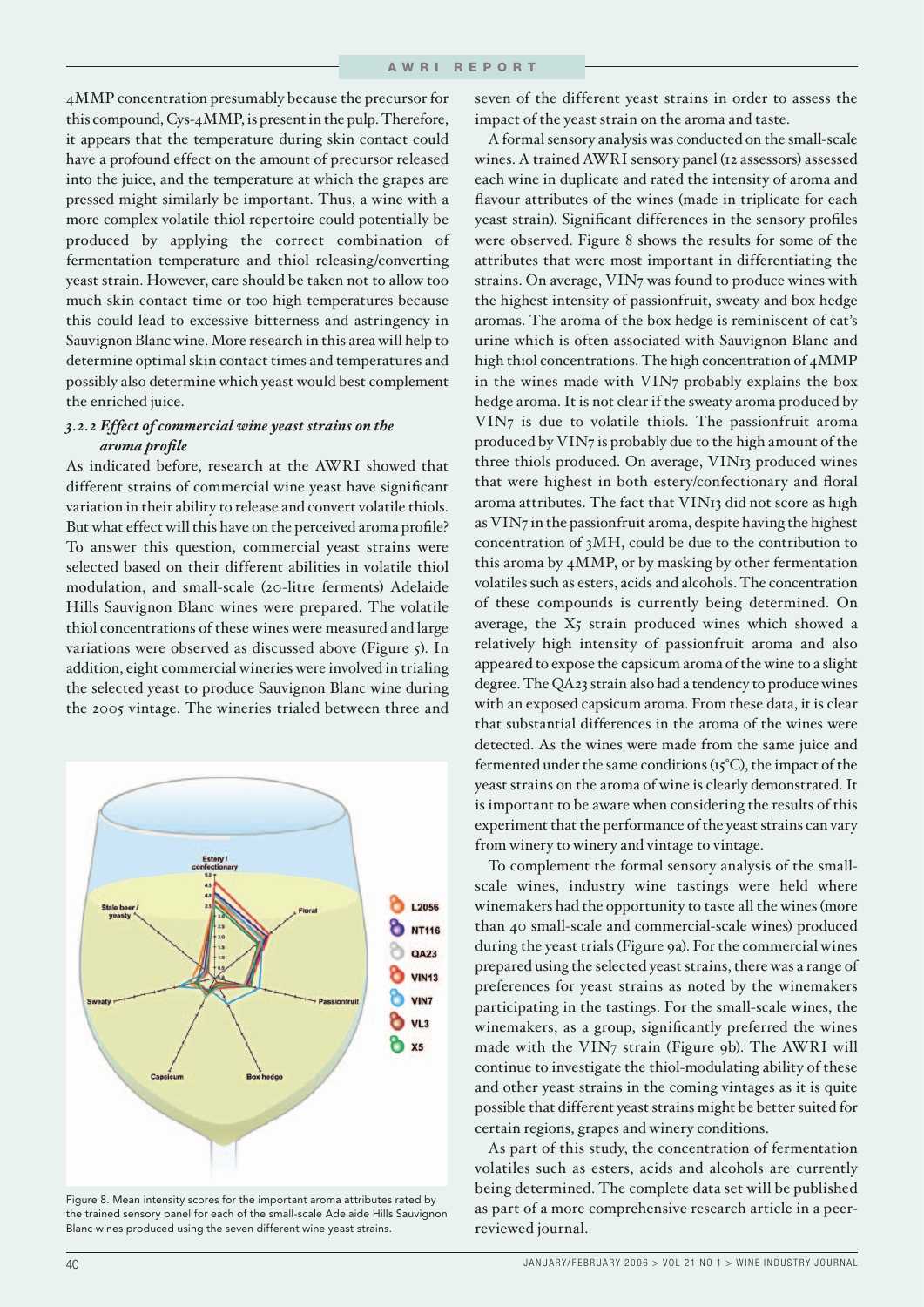



Figure 9. (A) A photograph taken during the Sauvignon Blanc industry sensory evaluation session held at The Australian Wine Research Institute in November 2005. (B) Preference rank sum values from the industry sensory evaluation for each of the small-scale Adelaide Hills Sauvignon Blanc wines produced using the seven different wine yeast strains. The lower the rank value, the more the wine was preferred (coded samples presented in a randomised order across 24 judges in a single session).

## 6. CONCLUSIONS

While the 'green' characters in Sauvignon Blanc wines can be manipulated through vineyard management, the 'tropical' characters appear to be largely dependent on the wine yeast strain used during fermentation. Although there can be variation in the amount of thiol precursors present in the grape, the major limiting factor is the ability of the selected yeast to release the thiols from the precursors. Research indicates that currently less than 5% of the precursors present are released (Tominaga *et al.* 1998; Dubourdieu *et al.* 2000; Peyrot des Gachons *et al.* 2000). Therefore, yeast selection appears to be one of the most promising tools in manipulating the passionfruit, grapefruit and gooseberry aromas in Sauvignon Blanc wines. A combination of environmental and viticultural influences and winemaking practices will determine the delicate balance of fruity, tropical aromas and the green, herbaceous aromas that define quality, New World Sauvignon Blanc styles, which consumers would prize highly.

In conclusion, this report does not imply that the yeast strains that produced the most preferred wines in this study would be the 'best' yeast for the production of all Sauvignon Blanc wines. Important variations in the flavour profile and style of Sauvignon Blanc wines might originate from the region in which the fruit was grown, or be dictated by the preferences of the wine producer and the winemaking

methods adopted and, in some instances, those variations might be considered of greater importance than the differences conferred by the yeasts examined in this study. Rather, the significance of this work hinges on the fact that the choice of yeast strain for fermentation offers the potential to modulate aroma profiles in order to match predetermined specifications that are dictated by various consumer markets, enhance regional characteristics, or allow winemakers to more reliably produce wines in their desired style. So, depending on the desired style of Sauvignon Blanc wine required by the winemaker, different wine yeast strains can be selected to modulate specific thiol aromas that comprise the 'tropical' profile. For example, preference for box tree and passionfruit aromas would require a yeast that expresses greater release of 4MMP, while preference for passionfruit, grapefruit, gooseberry and guava aromas requires a yeast having the ability to release greater quantities of 3MH and/or convert 3MH into 3MHA. Therefore, this study offers prospects for the development of wine yeast starter strains with optimised thiol-producing capability that could assist winemakers in their effort to consistently produce wine to definable specifications and styles.

To deliver improved consumer preference information, flavour-active yeast strains, viticultural management and winemaking technologies to the Australian wine industry, future research at the AWRI will focus strongly on collaborative, multi-disciplinary research across the entire production chain from the vineyard through winemaking to the consumer (Figure 10).



- Identification of key viticultural factors that influence the concentrations of grape flavour precursors
- Determination of winemaking factors that influence transformation of grape precursors into potent flavour-active compounds and their stability in wine

Figure 10. A diagrammatic representation depicting the need to meet consumer demands by generating and improving a responsive supply chain to deliver wines of appropriate quality to consumers in different world market segments. It is increasingly important to produce wine consistently to definable aroma and flavour specifications. With this comes the need to better integrate grape and wine research and to focus on the management of sensory features of wine that attract the consumer. Some of the key fundamental questions that relate to satisfying consumer preferences across the wine production chain that need to be answered are: (i) What are the grape-derived precursors to the impact flavour compounds in wine? (ii) How are these flavour-active compounds transformed during winemaking? (iii) How do viticultural and winemaking techniques influence the concentrations of these compounds in wine? (iv) How do these compounds influence wine flavour and aroma? (v) How do consumers respond in combination with other marketing cues?